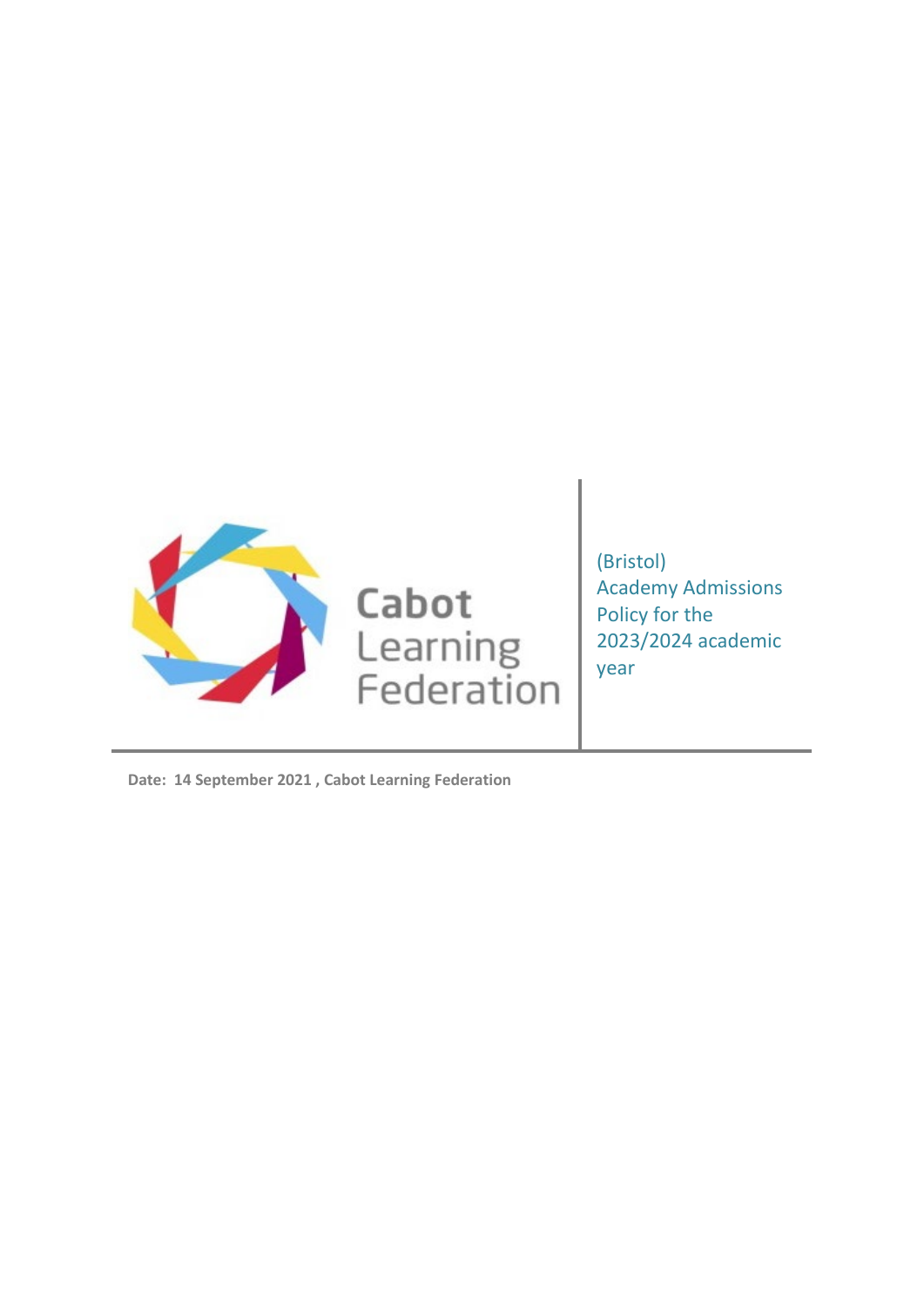

# <span id="page-1-0"></span>**History of most recent Policy changes**

| <b>Date</b>       | Page                         | <b>Change</b>                                                                                                    | Origin of Change e.g. TU<br>request, Change in legislation |
|-------------------|------------------------------|------------------------------------------------------------------------------------------------------------------|------------------------------------------------------------|
| Date              | E.g. Whole<br>Document       | Detail of change                                                                                                 | Reason for change                                          |
| November<br>2016  | P7 In Year<br>Admissions     | Amended to reflect in year<br>admission applications are made on<br>the Academy application form, not<br>the CAF | Review                                                     |
| September<br>2017 | Whole<br>document            | Amended to reflect<br>recommendations from BCC<br>Admissions                                                     | Review                                                     |
| October<br>2018   | Oversubscription<br>Criteria | Adjusted language to ensure<br>compliant with Bristol LA                                                         | Advice received from LA                                    |
| <b>July 2019</b>  |                              | <b>Adjusted following</b><br>recommendations from BCC<br>admissions team                                         |                                                            |
| August<br>2021    | Whole<br>document            | <b>Updated to reflect School</b><br><b>Admissions Code 2021</b>                                                  |                                                            |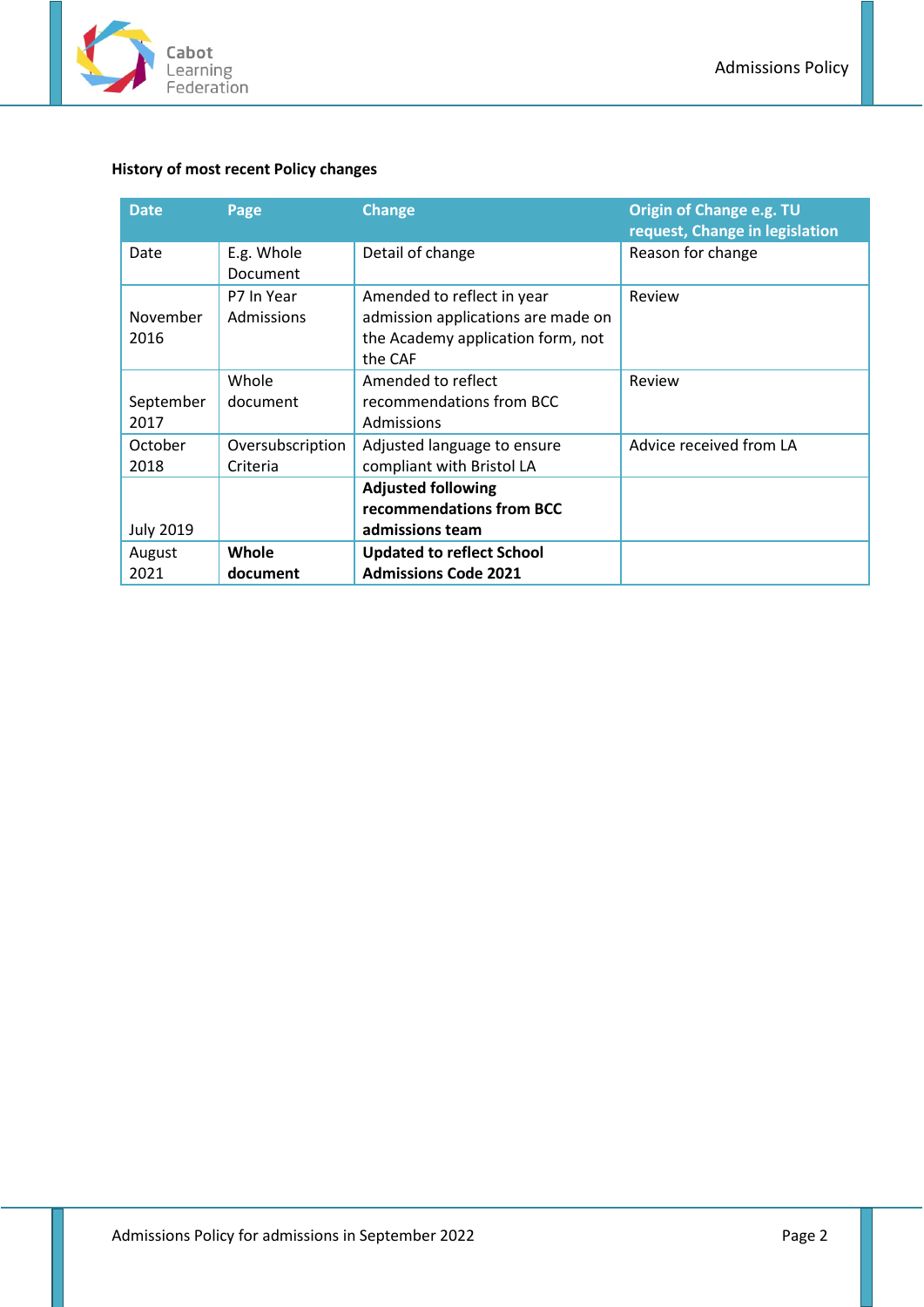

# <span id="page-2-0"></span>**Equalities Impact Assessment**

An equalities impact assessment for this admissions policy has been completed and can be obtained from the Operations Manager.

#### <span id="page-2-1"></span>**Contents**

| 1  |                                                                                              |  |  |  |
|----|----------------------------------------------------------------------------------------------|--|--|--|
| 2  |                                                                                              |  |  |  |
| 3  |                                                                                              |  |  |  |
| 4  |                                                                                              |  |  |  |
| 5  |                                                                                              |  |  |  |
| 6  |                                                                                              |  |  |  |
| 7  |                                                                                              |  |  |  |
| 8  |                                                                                              |  |  |  |
| 9  |                                                                                              |  |  |  |
| 10 |                                                                                              |  |  |  |
| 11 |                                                                                              |  |  |  |
| 12 | Admissions of children outside their normal chronological year group (delayed or accelerated |  |  |  |
|    |                                                                                              |  |  |  |
| 13 |                                                                                              |  |  |  |
| 14 |                                                                                              |  |  |  |
| 15 |                                                                                              |  |  |  |
|    |                                                                                              |  |  |  |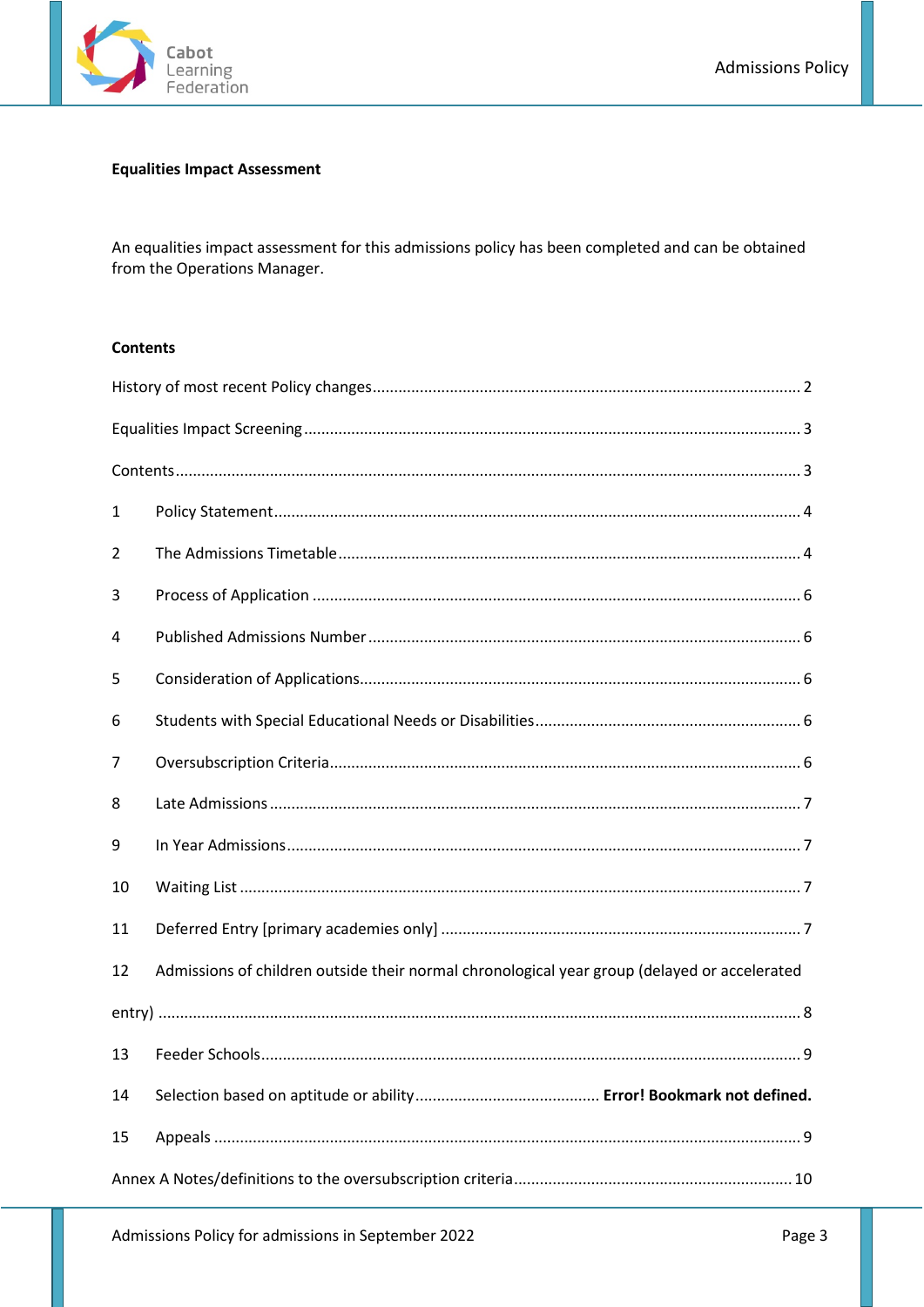

### <span id="page-3-0"></span>**1 Policy Statement**

- 1.1 The purpose of this policy is to make clear the admissions process to Begbrook Primary Academy.
- 1.2 The Cabot Learning Federation (CLF) adheres to the statutory requirements and the principles outlined in the School Admissions Code [DfE December 2014], which all academies are required to adhere to via the Funding Agreement between Begbrook Primary Academy and the Secretary of State.
- 1.3 The CLF has agreed that the admission arrangements will remain in line with the agreed arrangements for Bristol Local Authority maintained non-denominational secondary and primary schools.
- 1.4 More information about the CLF can be found on the website as follows: [clf.uk](file://clf-fs-001/staffhome$/WHellin/Documents/CLF/Policies/Master%20Policies/Admissions%20Templates%20Sept%202021/clf.uk)
- 1.5 The policy covering admissions for Post 16 students across the federation is not contained in this document. Please visit the Cabot Learning Federation website to view details of Post 16 provision and the relevant admissions policies.

#### <span id="page-3-1"></span>**2 The Admissions Timetable**

- 2.1 Consultation
- 2.1.1 The Cabot Learning Federation (CLF) sets out admission arrangements annually. Where changes are proposed to admission arrangements, the federation will first publicly consult on those arrangements. If no changes are made to admission arrangements, the Academy admissions policy will be consulted on at least once every 7 years.
- 2.1.2 For admission arrangements for entry in September 2022 and all subsequent years, consultation will be for a minimum of 6 weeks and will take place between 1 October and 31 January of the school year before those arrangements are to apply. An illustration of these timeframes is contained in Table 1 below.
- 2.1.3 As their own admission authority, CLF academies are not required to consult on their Published Admission Number (PAN) where they propose either to increase or keep the same PAN; however where a PAN is increased the Academy will notify the LA and publish details on the Academy website.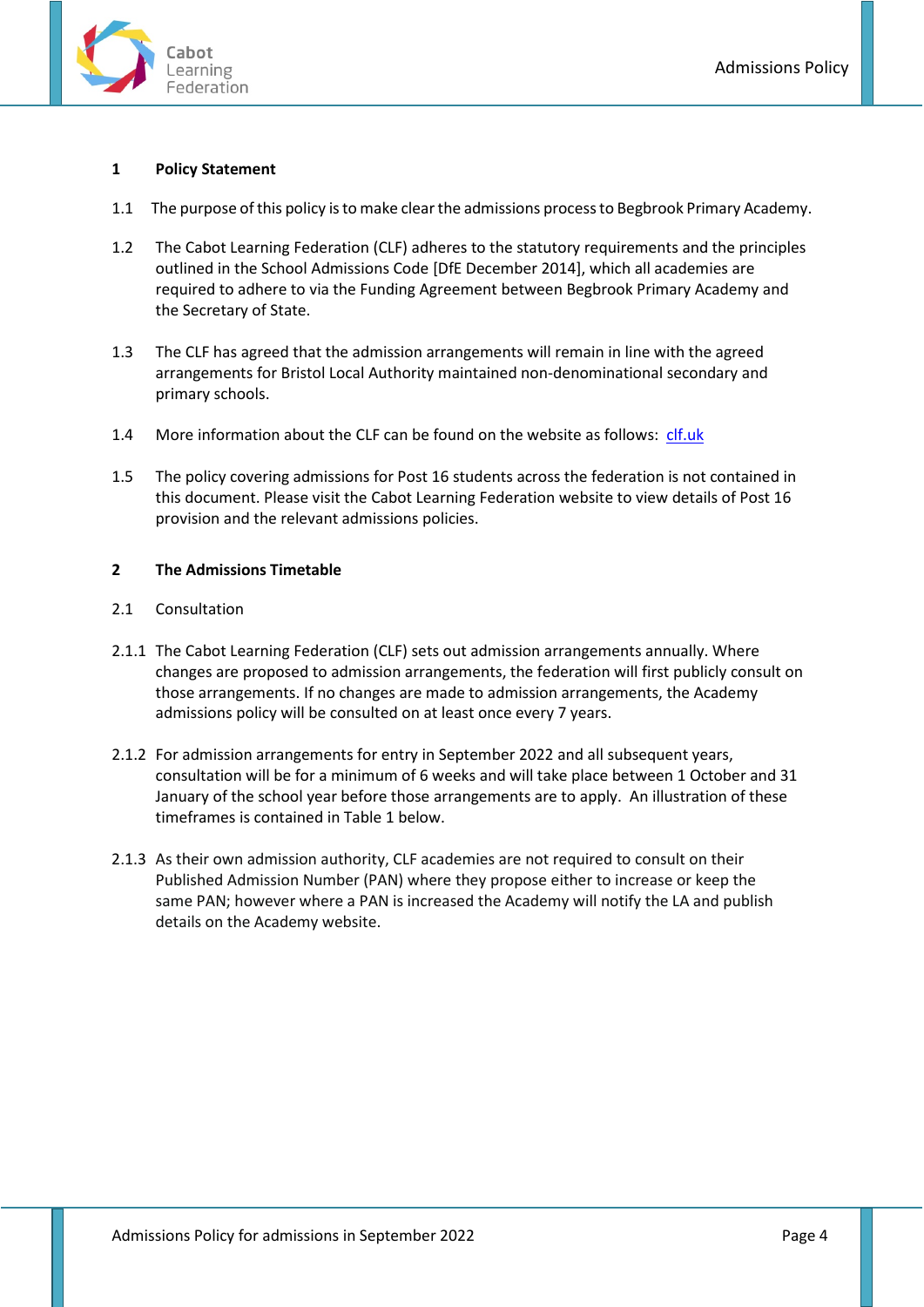

- 2.1.4 When consultation is required, the CLF will consult the following parties on the proposed admission arrangements:
	- a. Parents/carers of children between the ages of  $2 18$ ;
	- b. Bristol LA;
	- c. The Admission Forum for Bristol LA (where this exists);
	- d. Any other admission authorities for primary and secondary schools located within the relevant area for consultation set by Bristol LA;
	- e. Any other governing body/Academy Council for primary and secondary schools (as far as not falling within paragraph c)) located within the relevant area for consultation;
	- f. Affected admission authorities in neighbouring local authority areas.

# 2.2 Determination

- 2.2.1 Once feedback from the consultation has been considered the CLF must determine the admission arrangements and must notify the Local Authority (LA) of these and publish them on the relevant Academy website.
- 2.3 Offers and Acceptance of Offers

|                          | <b>Admission in September</b><br>2021 | <b>Admission in September</b><br>2022 | <b>Admission in September</b><br>2023 |
|--------------------------|---------------------------------------|---------------------------------------|---------------------------------------|
| Consultation period      | 6 weeks between 1                     | 6 weeks between 1                     | 6 weeks between 1                     |
| for changes to the       | October 2019 and 31                   | October 2020 and 31                   | October 2021 and 31                   |
| <b>Admissions Policy</b> | January 2020                          | January 2021                          | January 2022                          |
| The CLF must             |                                       |                                       |                                       |
| determine                | 28 February 2020                      | 28 February 2021                      | 28 February 2022                      |
| admission                |                                       |                                       |                                       |
| arrangements by          |                                       |                                       |                                       |
| The CLF must             |                                       |                                       |                                       |
| publish the appeals      | 28 February 2020                      | 28 February 2021                      | 28 February 2022                      |
| timetable by             |                                       |                                       |                                       |
| The CLF must notify      |                                       |                                       |                                       |
| the LA of the            |                                       |                                       |                                       |
| arrangements and         | 15 March 2020                         | 15 March 2021                         | 15 March 2022                         |
| publish them on          |                                       |                                       |                                       |
| the website by           |                                       |                                       |                                       |
| Applications from        | Secondary 31 October                  | Secondary: 31 October                 | Secondary 31 October                  |
| parents/carers           | 2020                                  | 2021                                  | 2022                                  |
| close                    | Primary: 15 January 2021              | Primary: 15 January 2022              | Primary: 15 January 2023              |
| Offers made to           | Secondary: 1 March 2021               | Secondary: 1 March 2022               | Secondary: 1 March 2023               |
| parents/carers on        | Primary: 16 April 2021                | Primary: 16 April 2022                | Primary: 16 April 2023                |
| National Offer Day*      |                                       |                                       |                                       |
| Appeals must be          | 20 school days following              | 20 school days following              | 20 school days following              |
| made by                  | offer of place                        | offer of place                        | offer of place                        |

2.3.1 Offers are made and need to be accepted by the dates set out at Table 1 below.

Table 1 Admissions Timetable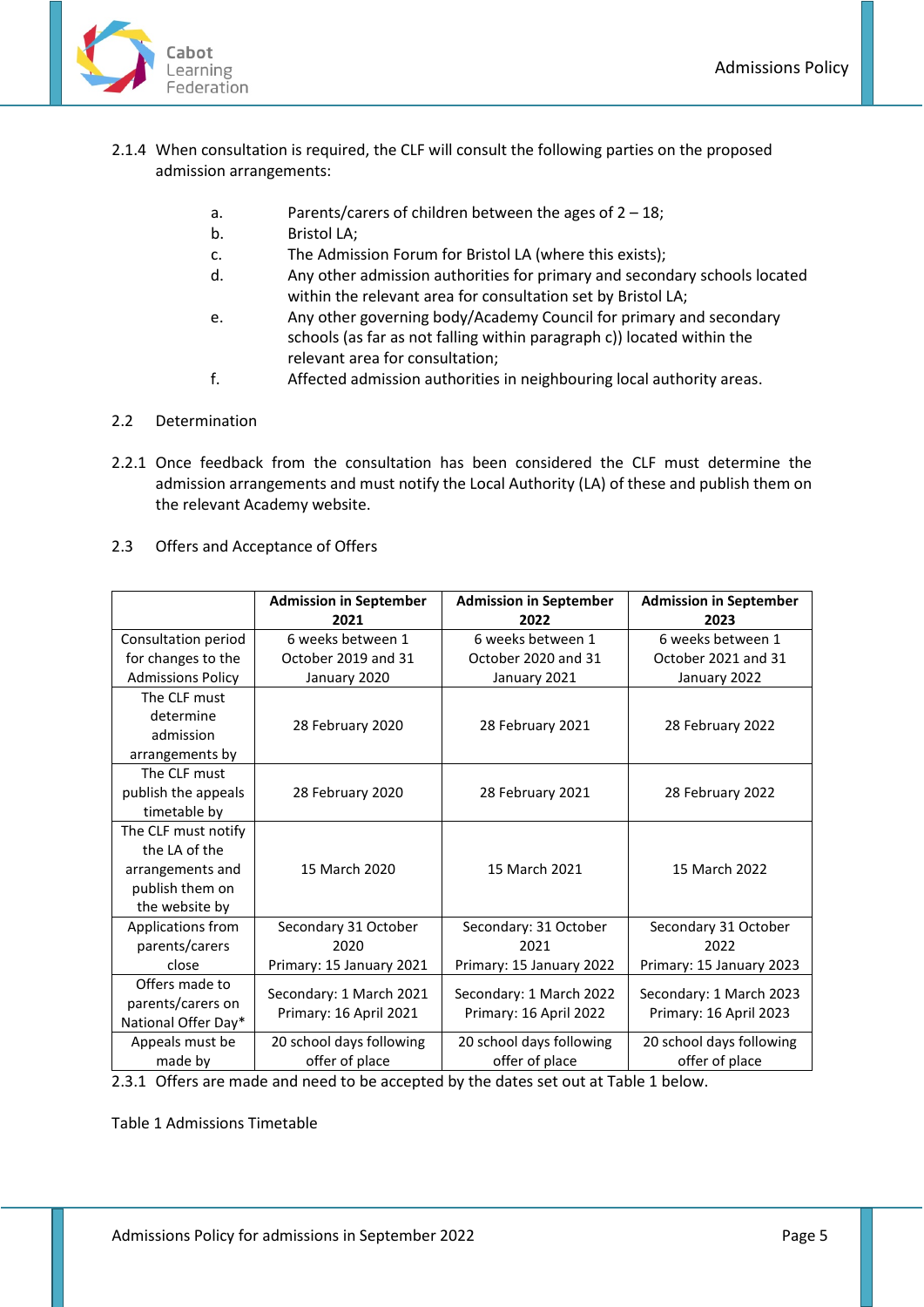\*National Offer Day is on the date specified or the next working day where the specified date is a weekend or bank holiday.

## <span id="page-5-0"></span>**3 Process of Application**

3.1 Applications for places at the Academy will be made in accordance with Bristol Local Authority's co-ordinated admission arrangements, and will be made on the Common Application Form (CAF) provided and administered by the Local Authority. The CAF can be found by visiting https://www.bristol.gov.uk/schools-learning-early-years/school-admissions]. Alternatively, parents/carers can contact the Academy who will provide them with a copy of the form.

### <span id="page-5-1"></span>**4 Published Admissions Number**

4.1 Begbrook Primary Academy has a PAN of 90 places in Reception Year (Year R), leading to a total number of 630 places across Years R to 6 when at full capacity.

#### <span id="page-5-2"></span>**5 Consideration of Applications**

- 5.1 The Local Authority will consider all application for places. Where fewer than [enter PAN] applications are received, the Local Authority will offer places to all those who have applied.
- 5.2 Children of UK Serving Personnel are excepted pupils for Infant Class Size outside the normal round of allocations.

#### <span id="page-5-3"></span>**6 Students with Special Educational Needs or Disabilities**

6.1 Children with an EHC Plan are placed in schools/academies through the arrangements set out in the SEND Code of Practice and not through these admission criteria. All admission authorities are required by Section 324 of the Education Act 1996 to admit to the academy a child with an EHC Plan that names the academy. Academies must admit such children whether they have places or not. Any appeal concerning the statement of the admission is to the independent First-Tier Tribunal (Health, Education and Social Care Chamber). Parents/carers of children with an EHC Plan should contact their child's lead professional for any further information.

## <span id="page-5-4"></span>**7 Oversubscription Criteria**

- 7.1 Where the number of applications for admissions is greater than the Published Admission Number (PAN), applications will be considered against the criteria set out below. These are listed in priority order and will be applied to all applications received by the published closing date. Notes/definitions to the oversubscription criteria are set out in Annex A [page 9]
	- *1)* Children in care or children who were previously in care**.**

a) To a Local Authority in England and immediately after being in care who became subject to an adoption, child arrangement order, or special guardianship order.

b) Those children who appear (to the admission authority) to have been in state care outside of England and ceased to be in state care as a result of being adopted.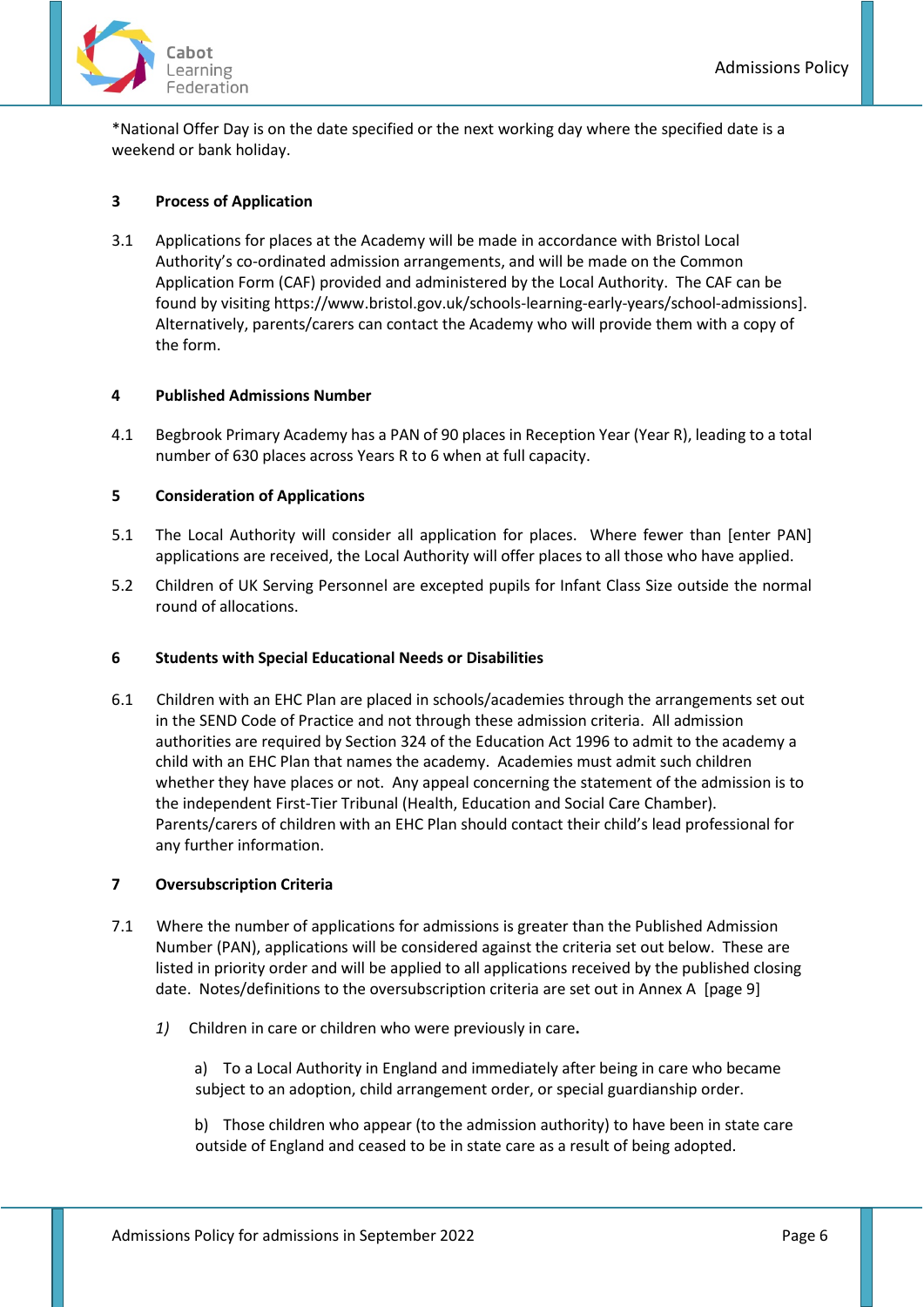

Previously looked after children are children who were looked after but ceased to be so because they were adopted (or became subject to a child arrangements order or special guardianship order).

## 2) Siblings (see notes for definition)

3) Geographical considerations - those living closest to the Academy will be given priority.

4) Tie breaker – where it is not possible to distinguish between applicants within a particular oversubscription criteria, places will be awarded by random allocation. This process will be supervised by an independent person to the Local Authority and the academy.

### <span id="page-6-0"></span>**8 Late Admissions**

8.1 Late applications will not be considered until offers have been made to on time applicants and in accordance with the dates set out in the Bristol Admission Scheme.

### <span id="page-6-1"></span>**9 In Year Admissions**

9.1 Applications for Academy places from parents/carers resident in, or with a confirmed move to the local area must made on the Academy application form available from the following website [begbrookprimaryacademy.clf.uk](http://www.begbrookprimaryacademy.clf.uk/) of the Academy. The Academy will consider each application at the time it is made. Parents/carers whose application is turned down are entitled to appeal.

#### <span id="page-6-2"></span>**10 Waiting List**

- 10.1 Where the Academy has been oversubscribed in the normal admissions round and places have been refused to some applicants, a waiting list will be maintained for any vacancies which subsequently occur in the Academy.
- 10.2 The waiting list will be prioritised according to the admission criteria and not by reference to the date of joining the waiting list.
- 10.3 Any waiting list will be maintained until the end of Term 2 (December term) and then discarded.

### <span id="page-6-3"></span>**11 Deferred Entry [primary academies only]**

- 11.1 Depending on their child's date of birth, places may be deferred until the start of term 3 or 5 but not later than the term following the child's fifth birthday and cannot be deferred until the start of the following academic year. Parents should make any request to the school for a deferment once they have received an offer of a school place. The school place will be held for that child and will not be available to be offered to another child.
- 11.2 If parents wish to defer their child's admission and the term following their fifth birthday would be September 2022, parents will need to notify the school, where a place has been offered, of their intentions to do so. Parents will need to put this in writing to the school and their child's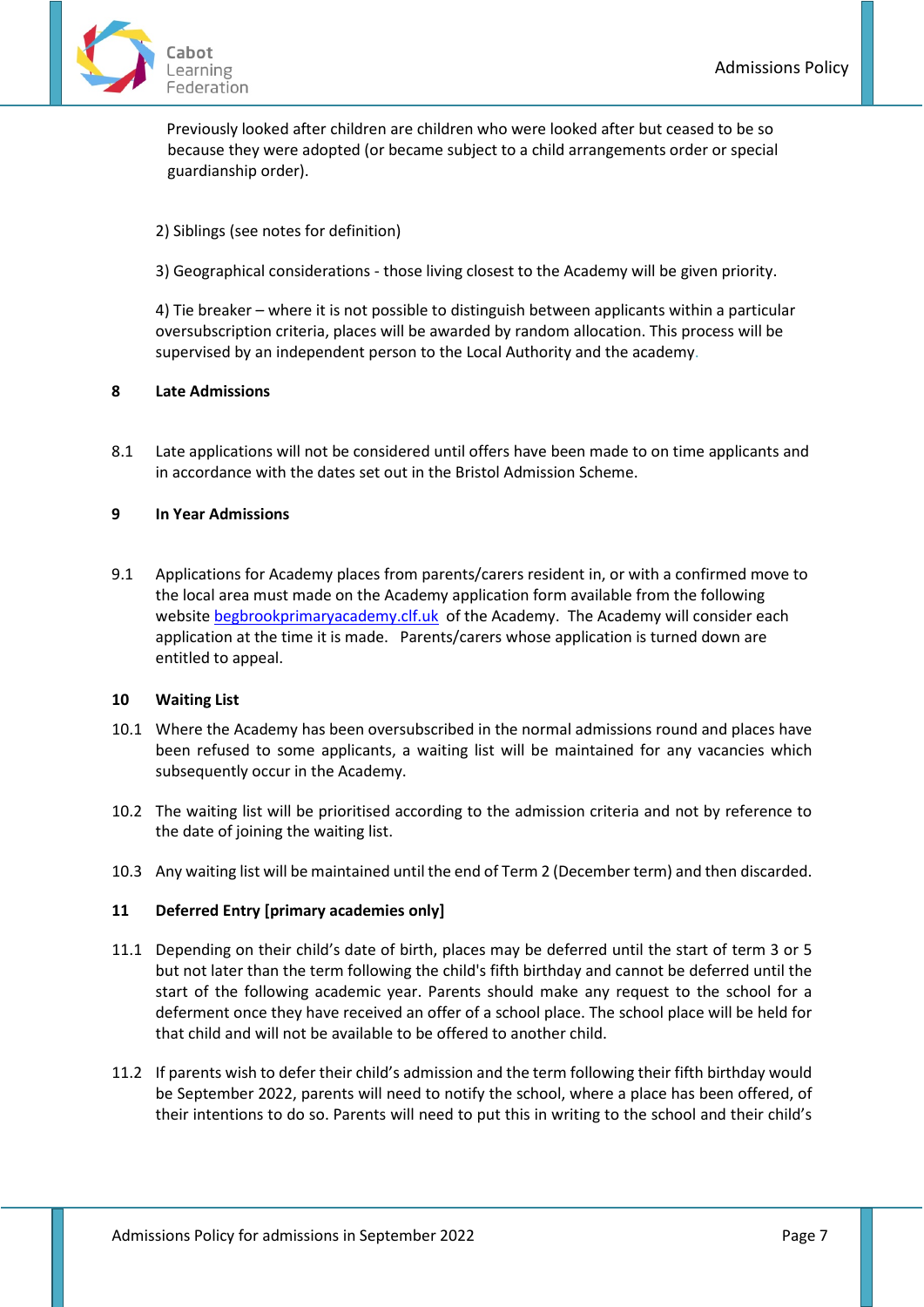

place at the school will be withdrawn and may be offered to another child. It is then the parent's responsibility to apply for a school place in year 1, with their chronological cohort.

11.3 Parents should be aware that a school might become full in the Reception age group with pupils whose parent applies for a place during the 2022-23 school year. There may be no places available in a preferred school for those who defer their child's admission until Year 1. These parents will need to apply for a Year 1 school place for their child at the relevant time.

# <span id="page-7-0"></span>**12 Admissions of children outside their normal chronological year group (delayed or accelerated entry)**

- 12.1 Applications for delayed or accelerated entry in cases where parents would like their child to be admitted to a year group that is not the chronological age year group, will be considered. The admissions authority for the school will make the final decision.
- 12.2 In addition, parents of summer born children (born on or between 1 April and 31 August) can request to admit their child into the Reception year, one year after they would normally enter the school. The admissions authority for the school will make the final decision.
- 12.3 Decisions will be made on the basis of the circumstances of each case and in the best interests of the child. This will include taking account:
	- the parent's views;
	- information about the child's academic, social and emotional development;
	- where relevant, their medical history and the views of a medical professional;
	- whether they have previously been educated out of their normal age group;
	- whether they may naturally have fallen into a lower age group if it were not for being born prematurely.
- 12.4 The admissions authority must also take into account the views of the head teacher.
- 12.5 Parents will need to write to the school to request that their child starts a year later or earlier than their chronological age. Parents will need to give reasons for the request and details of the child's particular needs. Any reports or evidence to support your request should also be enclosed.
- 12.6 For reception and junior intake applications, it is advised that an on time application is submitted for the correct chronological year group. If the delay/accelerated request is agreed, the on time application can be withdrawn and a new application should be made the following year. If the request is not agreed, and the child stays in their chronological age group, the on time application can still be processed. If a request is not agreed and the child does not have an on time application then a late application would need to be submitted.
- 12.7 Where the admission authority agrees to a parent's request for their child to be admitted out of their normal age group the parent must apply according to the timescales of the agreed admission cohort. The application will be processed as part of the main admissions round (including applying the oversubscription criteria where applicable), unless the parental request is made too late for this to be possible. Parents have a statutory right to appeal against the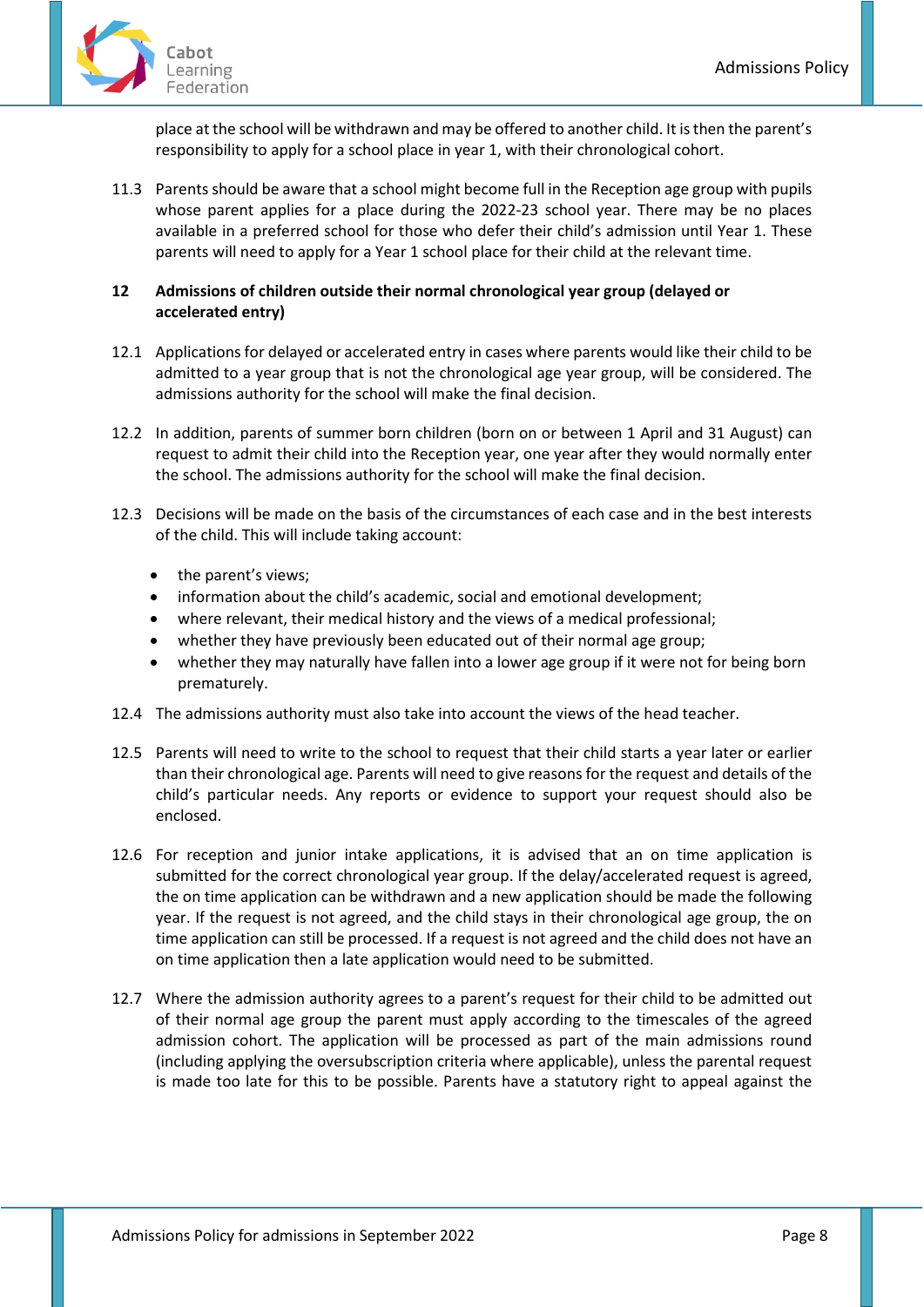

refusal of a place at a school for which they have applied and been refused. This right does not apply if they are offered a place at the school but it is not in their preferred age group.

# <span id="page-8-0"></span>**13 Feeder Schools**

13.1 The CLF does not operate a feeder primary academy policy for admissions to a secondary academy and therefore attendance at a federation primary academy does not guarantee a place at a particular federation secondary academy. The exception to this is King's Oak Academy which is an all-through provision.

# <span id="page-8-1"></span>**14 Appeals**

- 14.1 When an offer of a place is made, the reasons for the decision will be set out, together with details of how the parent/carer can lodge an appeal against the decision by the deadline for doing so. The Academy must establish an independent appeals panel to hear the appeal. The panel will decide whether to uphold or dismiss the appeal. Where a panel upholds the appeal the Academy is required to admit the child.
- 14.2 The arrangements for appeals will be in line with the Code of Practice on School Admission Appeals.
- 14.3 Parents will normally have 20 school days after notification of a place not being offered to lodge an appeal.
- 14.4 Parents/carers wishing to appeal against an admission appeal should send a completed appeal form to the address detailed on the offer letter. Other documents may be submitted in support of an appeal and should be lodged not less than 5 school days before the appeal hearing.
- 14.5 Parents/carers will be given 10 school days' notice of the appeal hearing, unless they agree to a shorter period of notice.
- 14.6 The decision of the Appeal Panel will be communicated in writing as soon as possible after the hearing has been concluded and within 5 school days. In the case of unsuccessful appeals the Appeal Panel will give the parents/carers their reasons for not upholding the appeal.